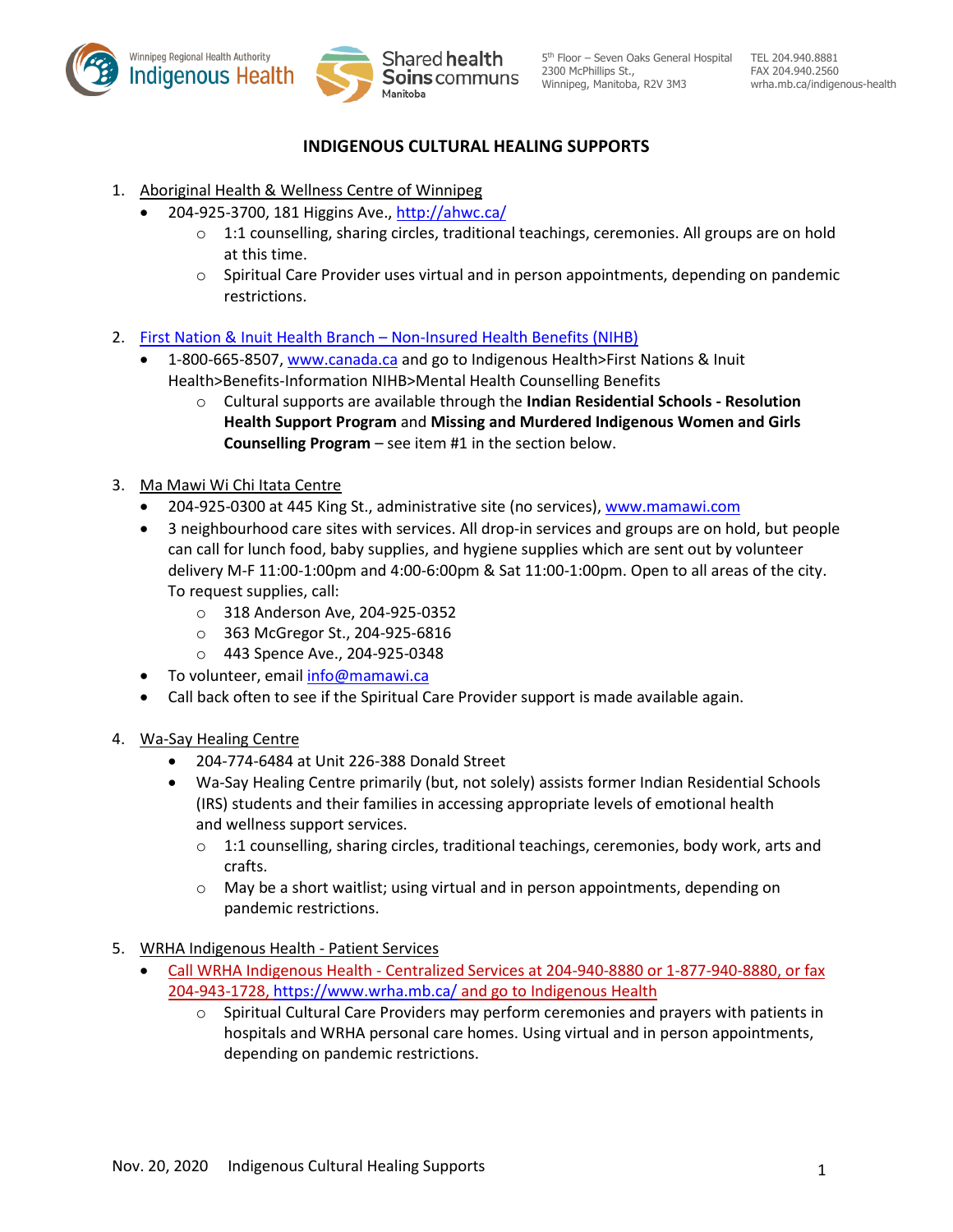



- 6. WRHA Indigenous Health Traditional Wellness Clinic
	- Call WRHA Indigenous Health Centralized Services at 204-940-8880 or 1-877-940-8880, or fax 204-943-1728, https://www.wrha.mb.ca/ and go to Indigenous Health
		- o Traditional Healer provides access to traditional medicines and ceremonies for people in hospital and in community.
		- $\circ$  Operates 2 days a month out of HSC; using virtual and in person appointments, depending on pandemic restrictions.

# **MENTAL HEALTH COUNSELLING SPECIFICALLY FOR INDIGENOUS PEOPLE**

- 1. First Nation & Inuit Health Branch Non-Insured Health Benefits (NIHB) www.canada.ca
	- Call the regional office of NIHB to explore eligibility under 1 of 3 streams listed below:
		- o Manitoba Region call (204) 983-4571 or 1-800-665-8507 toll-free
		- o Nunavut Region call 1-866-509-1769 toll-free
		- o Ontario Region call 1-888-301-6426 toll-free
	- Services may be in person or virtual, depending on pandemic restrictions.
	- Will receive a list of mental health therapists (Social Worker, Psychologist, Psychiatric Nurse) and/or cultural healing providers who are providing care in the region.
	- x According to the NIHB Medical Transportation Policy Framework, clients are expected to access the closest appropriate provider. However, where a client must access a provider with a specific area of expertise (including where the provider may have specific cultural competence experience or training, or if there is no provider locally), transportation to access the next closest provider who meets the client's requirement will be considered on an exception basis).

# **Short-Term Mental Health Counselling - Eligibility**

- o A First Nations person who is registered under the *Indian Act* (commonly referred to as a status Indian; NIHB "treaty number").
- o An Inuk recognized by an Inuit land claim organization (NIHB T or N number).
- o May provide coverage for mental health counselling for eligible individuals when no other mental health services are available and/or being provided.
- $\circ$  Provides up to a maximum of 20 one hour sessions per 12 month period; may be extended on request by therapist.

## **Missing and Murdered Indigenous Women and Girls Counselling - Eligibility**

- o Survivors, family members and loves ones who are affected by Missing and Murdered Indigenous Women and Girls are eligible for support, whether or not they participated in the Inquiry – including before and after these events.
- $\circ$  May access up to a maximum of 20 one hour counselling sessions per 12 month period; may be extended on request by therapist.
- $\circ$  May access cultural healing, both short term and long-term; provided by Manitoba Keewatinook Okimakinak (MKO).
- o Individuals may qualify whether they are status or non-status/Metis/Inuit.
- $\circ$  Includes persons of all genders who identify as being affected by having a missing or murdered family member (the missing or murdered person may be a woman, man, or a child).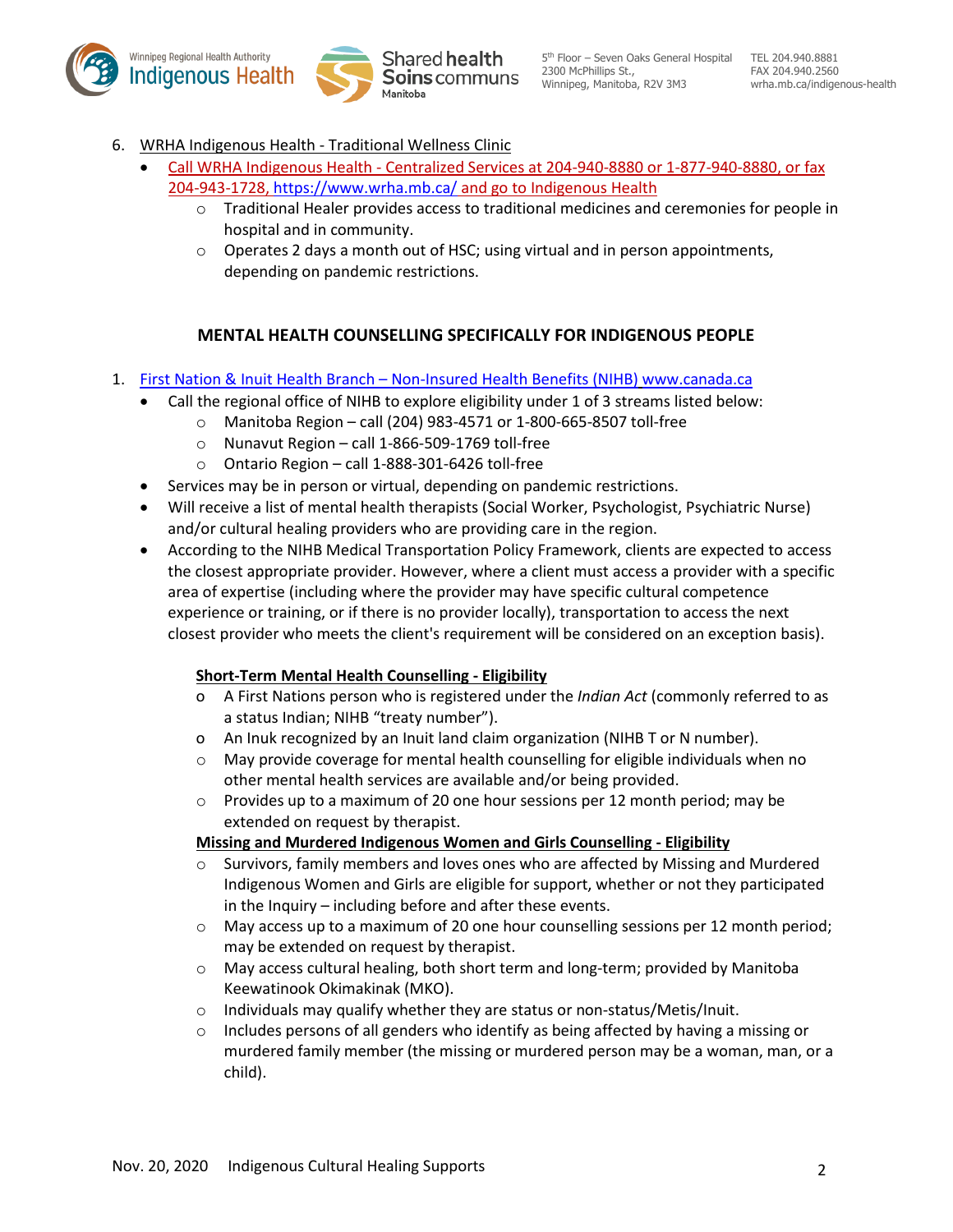



# **Indian Residential Schools - Resolution Health Support (RSH) Program – Cultural Supports and Individual and Family Counselling - Eligibility**

- o 1-866-818-3505 toll-free in Manitoba
- $\circ$  All former Indian Residential School students, regardless of the individual's status or place of residence within Canada, who attended an Indian Residential School listed in the 2007 Indian Residential Schools Settlement Agreement are eligible to receive services from the RSH Program.
- $\circ$  In recognition of the intergenerational impacts that the schools had on families, RSH Program services are also available to family members of former students.
- o Individuals may qualify whether they are status or non-status/Metis/Inuit.
- $\circ$  Applicants will be asked to provide the name and DOB of the family member who was a survivor and went through the claims process/is going through it.
- o May access up to a maximum of 20 one hour counselling sessions per 12 month period; may be extended on request by therapist.
- $\circ$  May access cultural healing, both short term and long-term; provided by a number of Indigenous agencies in Manitoba listed in their brochure. These agencies receive funding to deliver services in Manitoba, and can also assist you to apply:

#### **Achako Atamiskatowin/Rediscovering Our Spirit Program**

P.O. Box 190 Cross Lake, Manitoba R0B 0J0 204-676-3912

#### **Aboriginal Health & Wellness Centre of Winnipeg**

215-181 Higgins Avenue Winnipeg, MB R3B 3G1 204-925-1204

## **Anish Corporation**

110-200 Alpine Way Swan Lake First Nation, MB R4H 1C8 204-334-9395

## **Cree Nation Tribal Health Centre**

P.O. Box 2760, 302 Ross Ave. The Pas, MB R9A 1K5 204-627-1540

## **Keewatin Tribal Council**

23 Nickel Road Thompson, MB R8N 0Y4 1-800-665-6212 ext. 7257

## **Sagkeeng IRS Wellness Centre**

P.O. Box 70 Pine Falls, MB R0E 1M0 204-367-9990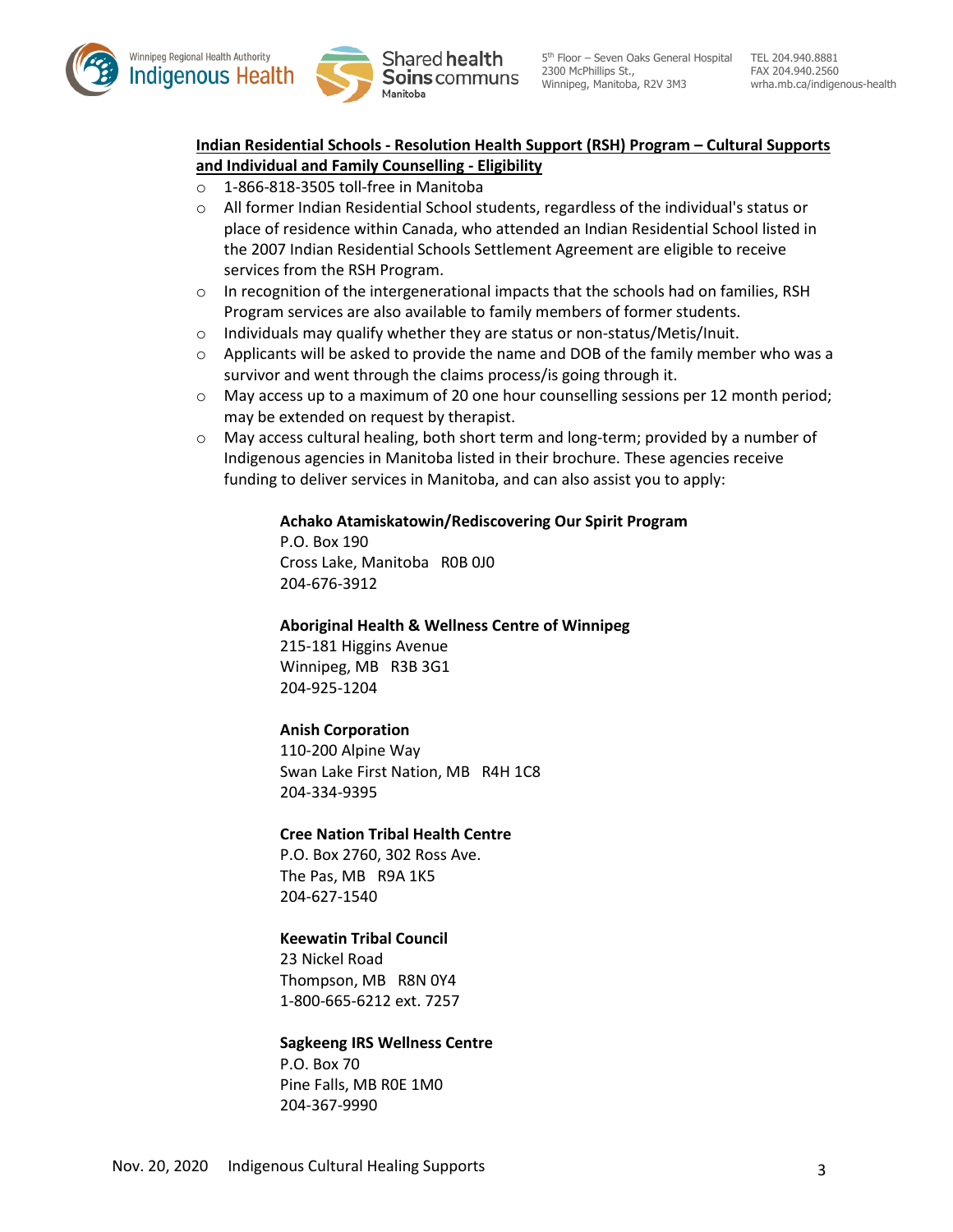



5<sup>th</sup> Floor - Seven Oaks General Hospital TEL 204.940.8881 2300 McPhillips St., Winnipeg, Manitoba, R2V 3M3

FAX 204.940.2560 wrha.mb.ca/indigenous-health

#### **Southeast Resource Development Council Corp.**

 $2<sup>nd</sup>$  Floor – 360 Broadway Winnipeg, MB R3C 0T6 204-956-7500

## **St. Theresa Point Traditional Healing Program**

Box 389 St. Theresa Point, MB R0B 1J0 204-462-2838

## **Wa-Say Healing Centre Inc.**

Unit 226 - 3rd Floor, 388 Donald St. Winnipeg, MB R3B 2J4 204-774-6484

#### **West Region Treaty 2 & 4 Health Services**

317 Main St. North Unit 16 - 2nd Floor Dauphin, MB R7A 1C5 1-866-385-9400

**West Region Treaty 2 & 4 Health Service** 

 $712 - 18$ <sup>th</sup> Street Brandon, MB R7A 5B5 1-866-385-9400 or 204-725-4394

- 2. First Nations and Inuit Nursing Stations or Health Administration Offices
	- Call to find out if the community has any of the following services: Mental Health Therapist, Native Alcohol & Drug Abuse Program Coordinator, Brighter Futures Coordinator, as these staff may be able to provide support or connect to other options.
- 3. Ontario First Nations Mental Health and Addictions Services
	- Directory of services available in communities https://www.cmhak.on.ca/images/PDFS/MHAASFN.pdf

# **INDIGENOUS SPECIFIC CRISIS SERVICES**

- 1. First Nations and Inuit Hope for Wellness Help Line
	- $\bullet$  1-855-242-3310
	- A 24 hour national line provides immediate, culturally competent, telephone crisis intervention counselling support. Counsellors can also identify follow-up services, and is available in English and French and, upon request, in Cree, Ojibway, and Inuktitut.
- 2. Manitoba Keewatinowi Okimakanak (MKO) and Keewatinohk Inniniw Minoayawin Inc. (KIM)
	- See https://mkonation.com/covid19mentalwellness/ for more details.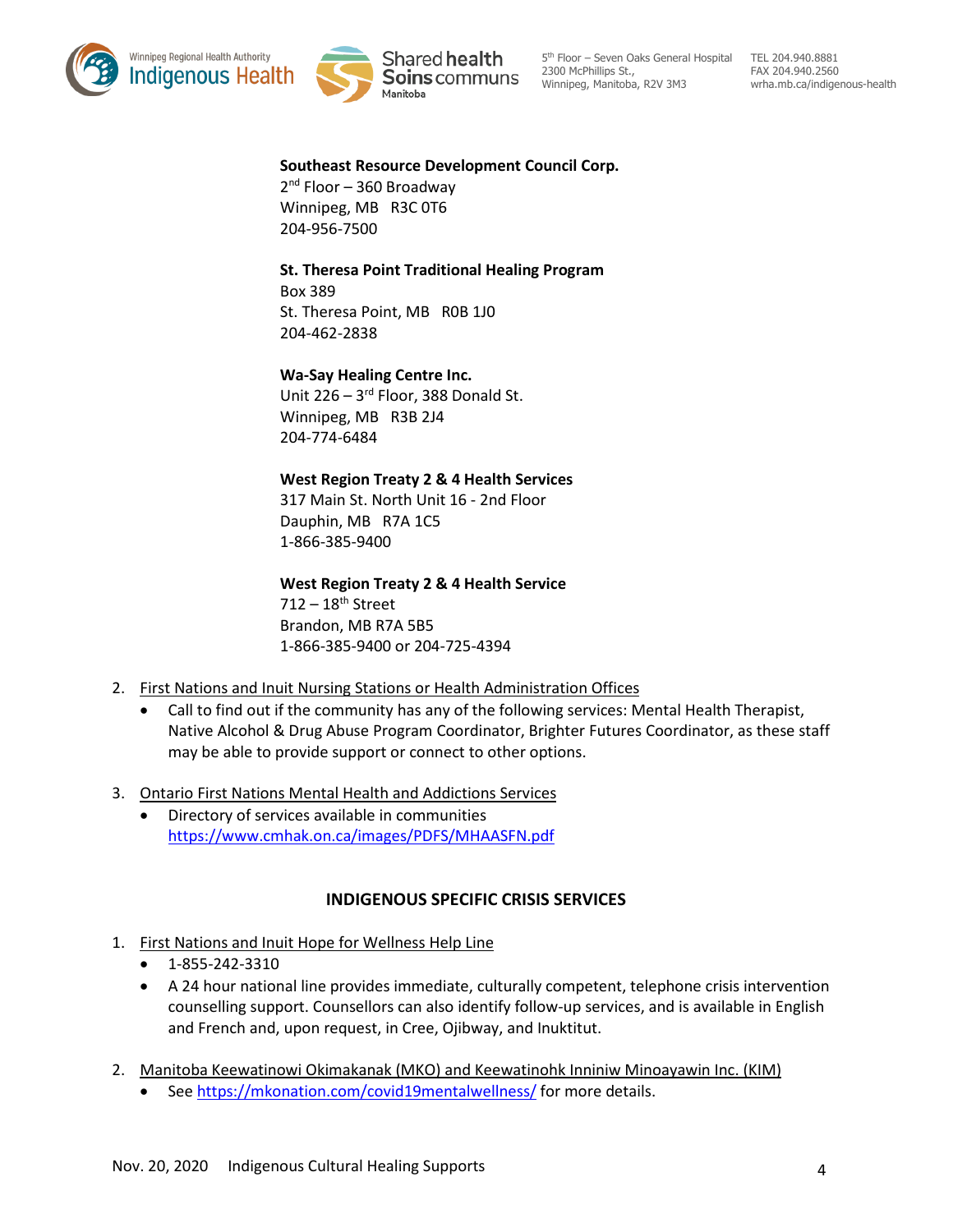



- MKO & KIM are collaborating with Mental Wellness Services in Manitoba to support Northern First Nations' leadership and Health Directors during the COVID-19 global pandemic.
- Ensuring all services and on-call crisis responses are accessible via telephone or text with various services, including virtual support with FaceTime and/or Zoom video conferencing, where applicable.
- Ensuring their mental wellness team members and health care providers are trained to help manage an individual's mental health during COVID-19.
- Service areas & contact information:
	- o **MKO Mobile Crisis Response Team:** Manitoba First Nations, eligible status citizens living on or off reserve in Manitoba.
		- 1-844-927-LIFE (5433) or crisisresponse@mkonorth.com
	- o **Dakota Ojibway Tribal Council:** Birdtail Sioux, Dakota Tipi, Long Plain, Roseau River, Sandy Bay, and Swan Lake
		- 1-833-600-0087
	- o **Interlake Reserves Tribal Council**: Dauphin River, Kinonjeoshtegon, Lake Manitoba, Little Saskatchewan, Peguis, and Pinaymootang
		- Marcie Tavares, Tel: (204) 803-0700, mtavares@irtc.ca
		- Sheri Gould, Tel: (204) 302-0078, sherigould@irtc.ca
		- Treena McPherson, Tel: (204) 302-1344, treenamcpherson@irtc.ca
	- o **Opaskwayak Health Authority (OHA)**: Marcel Colomb, Mathias Colomb, Mosakahiken, Opaskwayak, Sapotaweyak, Misipawistik Cree Nation, and Wuskwi Sipihk. The Mental Wellness Team consists of five counsellors, including OHA counsellors who are available via telephone to provide follow-up care with clients, and Opioid Replacement Therapy physician clinics who are available via Telehealth on the regular scheduled dates. Telehealth is being set up for clients to have follow-up appointments with their treatment. The team is contacting clients on a regular basis and is expanding days/hours of operation.
		- $\blacksquare$  Tel: (204) 627-7410
		- Fax: (204) 623-3907
		- Connect with the Crisis Line after hours: Tel: (204) 623-0519
	- o **Southeast Resource Development Council**: Berens River, Black River, Bloodvein, Brokenhead Ojibway Nation, Hollow Water, Little Grand Rapids, Pauingassi, and Poplar River
		- Carol McCorrister, Tel: (204) 956-7500, Fax: (204) 934-0374, carolm@serdc.mb.ca
	- o **Keewatin Tribal Council**: Barren Lands, Bunibonibee, Fox Lake, God's Lake, Manto Sipi, Northlands, Sayisi Dene, Shamattawa, Tataskweyak, War Lake, and York Factory
		- Connect with the Crisis On-Call: Cell: (204) 307-1905 or (204) 307-0118
		- KTC Mental Wellness Team: Tel: (204) 677-7410, Fax: (204) 677-0255
	- o **Natawiwewak Medical Clinic**: Winnipeg residents from Bunibonibee, Chemawawin, God's Lake, and Manto Sipi
		- Connect with the Mental Wellness Team: Tel: (204) 417-8877, Fax: (204) 417- 7744
	- o **Traditional Healer Services**: based in Thompson, has a team of three working from home during COVID-19 and provides culturally safe access to traditional healing. For Manitoba First Nations, eligible status citizens living on or off reserve in Manitoba.
		- Duke Beardy, Tel: (204) 307-8192,: Duke.beardy@mkonorth.com